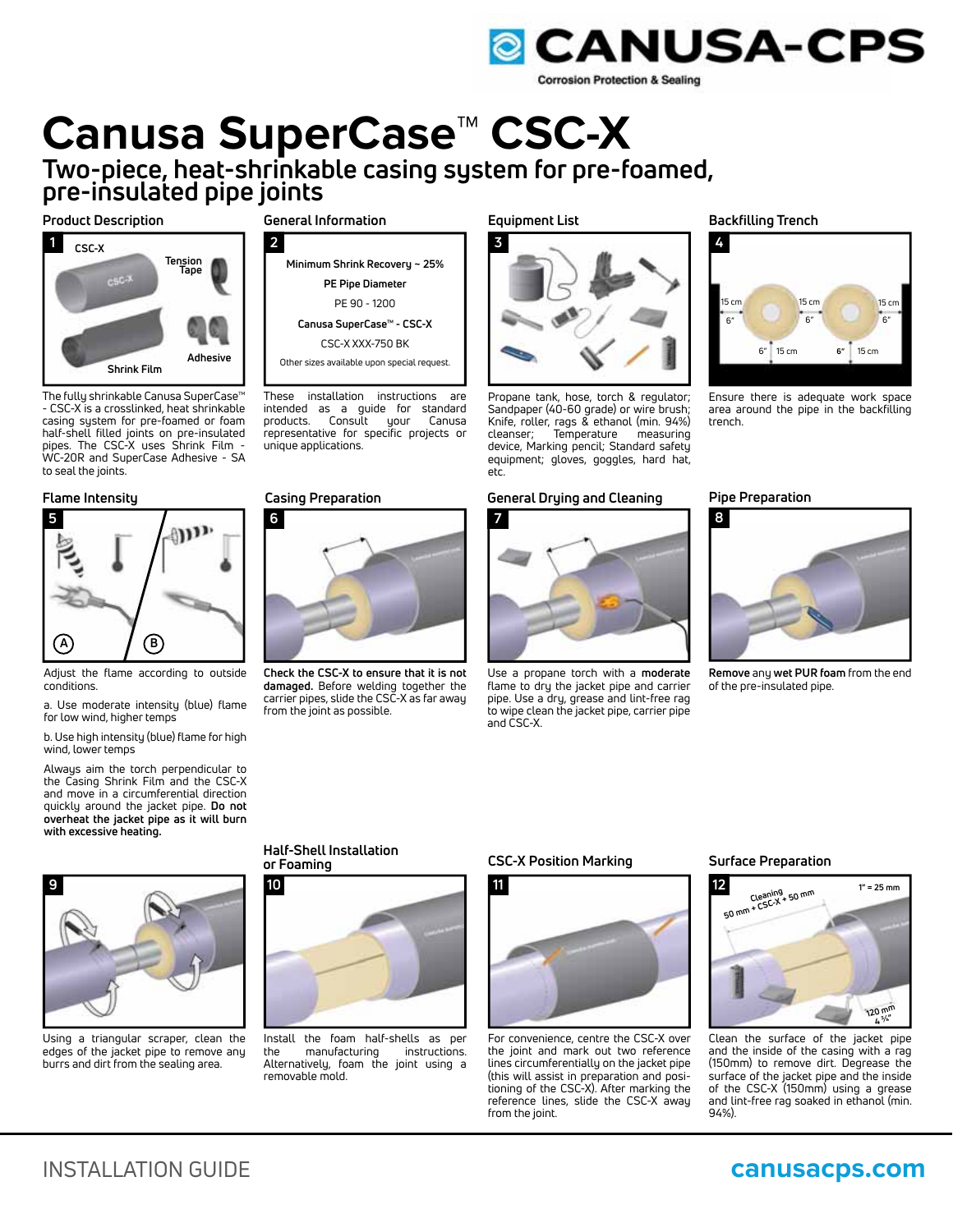

Roughen the surface of the jacket pipe on both sides of the cutback and the inside of the CSC-X (150mm) using the sandpaper (40 to 60 grade).

#### **Surface Abrasion Final Surface Cleaning**



Using a dry, grease and lint-free rag, clean the roughened surface to remove any polyethylene or sand particles.

#### **Pre-Heat**



Using a moderate intensity (blue flame) torch, pre-heat 150mm (6") of the jacket pipe surface, on each side of the cutback, to 40°C (104°F); 125mm (5") towards the center of the joint from the marked lines and 25mm (1") outside of the marked lines. **Do not heat the foam half-shells or overheat the jacket pipe.**

#### **WC-20R Film Installation**



Partially remove the release liner and **gently** heat the underlap approximately 150mm (6") from the edge.



Beginning between the 10 and 2 o'clock positions, centre the film over the joint so that it will cover the PUR foam and overlap both ends of the jacket pipe. Remove the remaining release liner.



Tightly, wrap the film around the pipe, ensuring the overlap is sufficient. Visually inspect the wrapped film for the following:

- Film is in full contact with the foamed joint and jacket pipe.
- Film conforms to the foam profile.
- No cracks or holes in film backing.

**In general, the WC-20R will shrink during the CSC-X application, however, the film can be heated to remove any wrinkling or to improve profile conformance (if required).**

#### **Adhesive Length (With Bulk Roll)**



If not using the pre-cut adhesive from a kit, measure the circumference of the jacket pipe and cut two sealing strips long enough to allow for overlap.

The Length (L) should be the circumference + 50mm overlap

### **Pre-Warming (Inside of Casing)**



Pre-warm the inside of the casing on each end (150mm). Use moderate intensity (blue) flame to make sure that the casing does not start to recover.

# **Pre-Warming**



Pre-warm the pipe to 40°C-50°C (104°F-122°F) with moderate to high intensity (blue) flame. **Ensure the correct temperature with a temperature measuring device.** Do not exceed 60°C (140°C) as this makes the removal of release liner difficult.

#### **Release Liner**



Remove the thinner release liner (opposite the mesh side) from both adhesive strips and...

#### **Adhesive Application**



...apply the adhesive strips tightly around the jacket pipe with the mesh side facing up. The strips should be applied so that they are placed approximately 5mm inside of the marks. Make sure the adhesive is not stretched during wrapping. Partially peel-back the release liner on the under lap and wrap the strips around the jacket pipe so that they overlap.



Fold the release liner outwards to allow for easy removal after positioning the casing.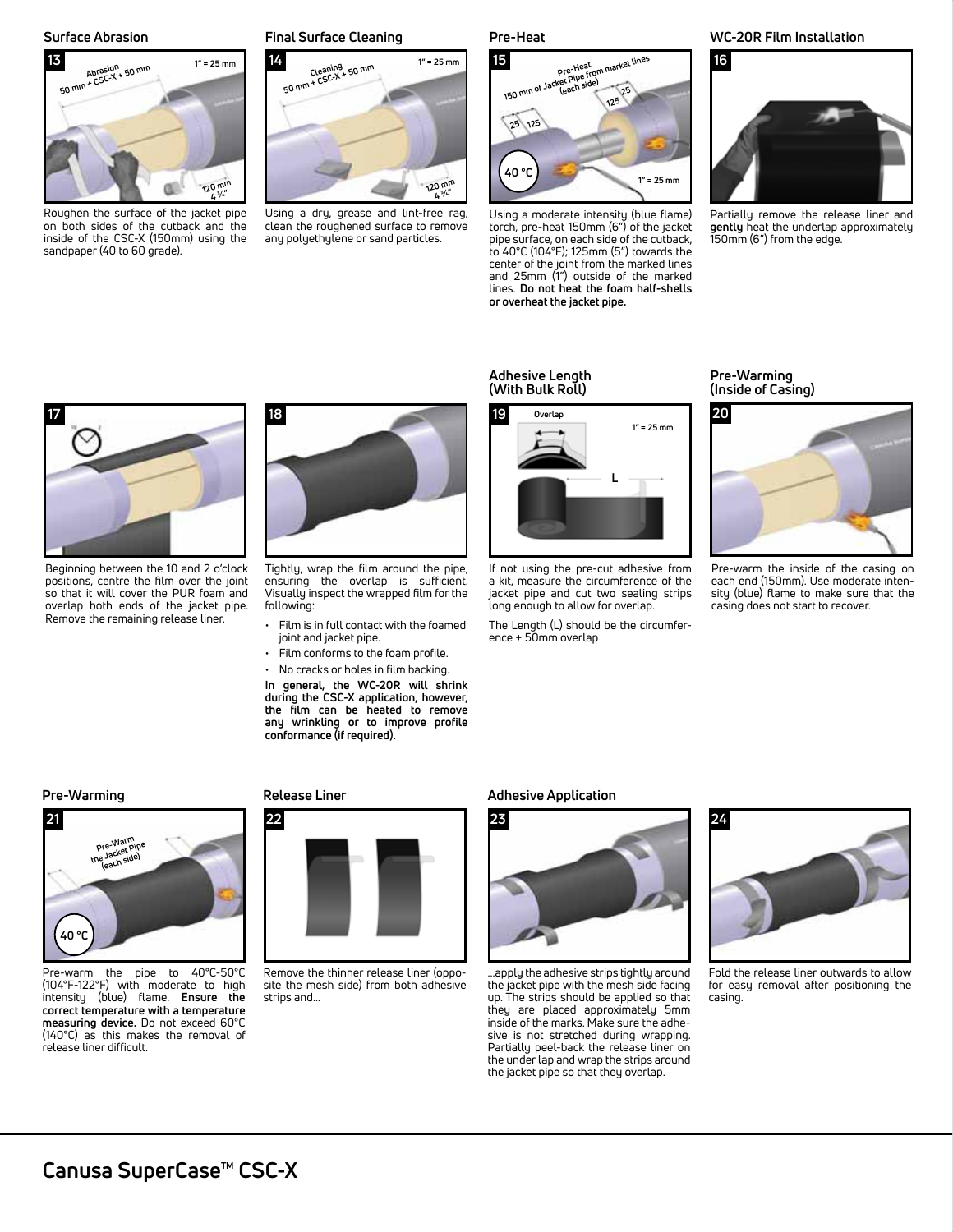

Carefully slide the CSC-X over the joint, so that the edges are centered over the edge of the adhesive strips.

## **CSC-X Placement CSC-X Installation**



Completely remove the release liners from the adhesive strips.



**For CSC-X sizes 355mm and greater, it is recommended to use two installers working on opposite sides of the pipe.** Using broad strokes and a medium flame, begin shrinking in the center of the CSC-X.

### **Quality Check (Finger Probe Test)**



Shrink the center of the CSC-X evenly all around the pipe circumference. Keep the torches moving to avoid overheating any spots; ensure sufficient heat is applied at the bottom.



Use broad circumferential strokes<br>and continue shrinking by moving and continue shrinking by horizontally towards one side.



Then continue towards the opposite end of the CSC-X.



With a gloved finger, press down on the shrunk area to ensure the backing and adhesive are soft. Also, use a gloved hand to check parts of the shrunk area between the 5 and 7 o'clock positions. If there are cool spots, the CSC-X should be reworked with additional heat.



Shrinking of the CSC-X has been completed when the casing system (film + CSC-X) has fully conformed to the preinsulated pipe joint. Adhesive may ooze from the ends of the CSC-X.

# **Quality Check**



As a final check, ensure that the entire CSC-X conforms intimately with the entire pipe surface. This can be checked by feeling the edges all around the circumference of the casing. If there is edge lifting, the edge should be reworked with additional heat.

### **(Finger Tip Test) Tension Tape Application**



For casing sizes PE355 and above, wrap the supplied tension tape around both edges immediately after shrinking, while the casing is still soft (if the casing has cooled down; reheat it). **This ensures even cooling and conformance of the edges.**

### **CSC-X Completed Installation**



**Ensure that the entire casing system conforms to the jacket pipe and the circumference of the half-shells.** Visually inspect the completed casing system for the following:

- CSC-X is in full contact with the preinsulated pipe joint
- Adhesive may flow beyond both casing edges
- No cold spots, cracks or holes in casing backing.

### **Backfilling Guidelines**

# **36**

After shrinking is complete, the CSC-X should be left for as much time as possible prior to backfilling (minimum 1 hour). This ensures that the adhesive has cooled enough and that sealing is achieved. To prevent damage to the CSC-X, use selected backfill material (no sharp stones or large particles).